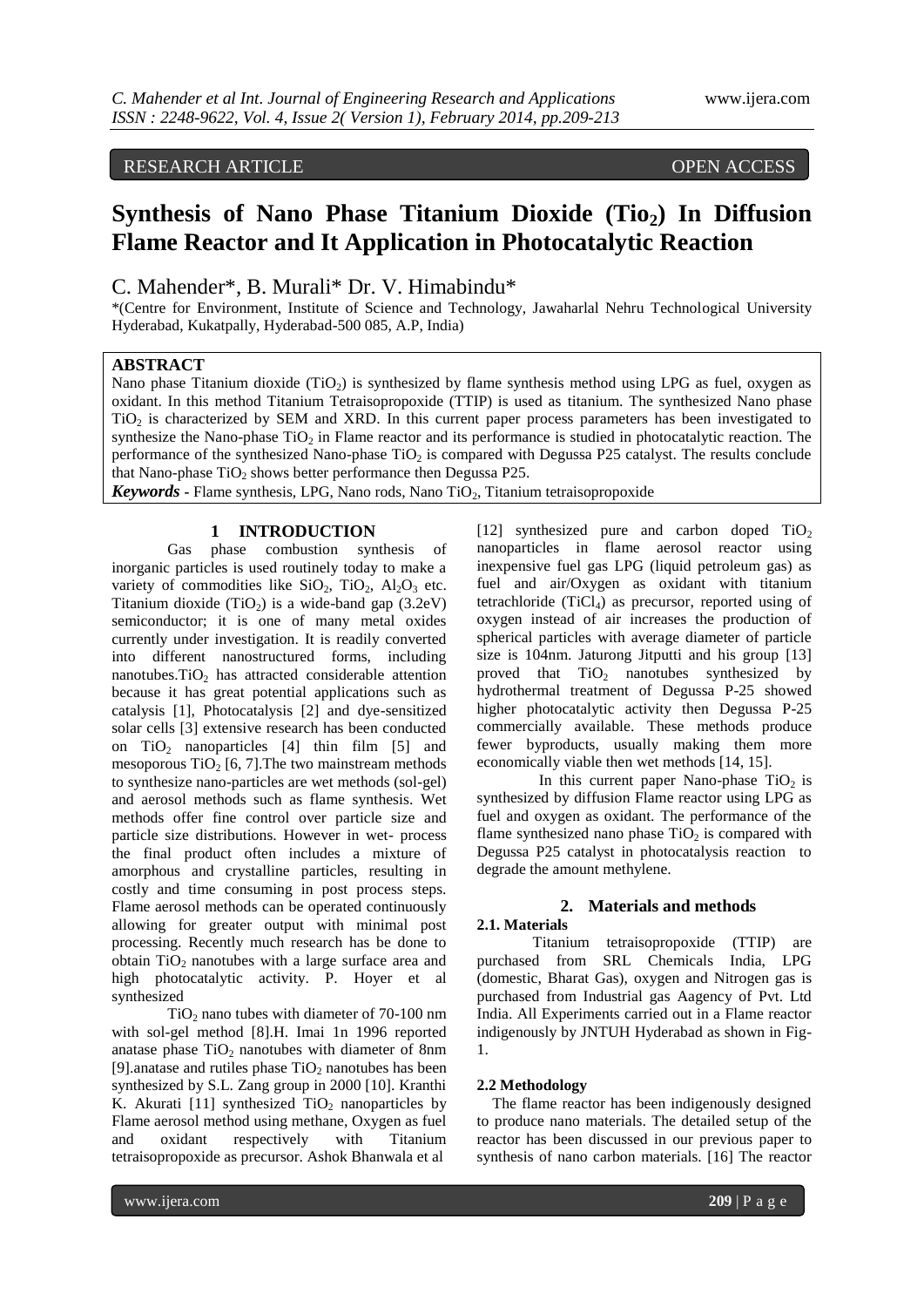operates under atmospheric pressure. The measured quantity of the LPG and the oxidant reaches the ignition chamber. During the process we have observed the dark orange flame color which is perfectly in a spindle form. Along the entire length of the flame, its temperature was recorded using a Ktype thermocouple.

In this study, Nano-phase  $TiO<sub>2</sub>$  were synthesized in diffusion flame by using titanium tetraisoproxide (TTIP, 98% purity, spectrochem) as the titanium precursor. In this Experiment Flame is ignited in the burner with LPG and Oxygen, Nitrogen gas is bubbled through a Reagent vessel containing liquid TTIP to deliver the TTIP vapour to the burner, as shown in Fig-2.In order to prevent any condensation of the precursor, all gas line downstream the TTIP reagent vessel and the burner were wrapped with heating tapes to maintain them at 125 $^{\circ}$ C.The TiO<sub>2</sub> produced is captured on a glass fiber filter (Axiva GF/A) Fig-3, is scrapped carefully and weighed. Later heat treated at  $350<sup>o</sup>C$  in the presence of air for 60 minutes to remove any traces of amorphous carbon impurities then the samples were characterized by SEM and XRD.

#### **3.0 Characterization**

#### **3.1 X-ray Diffraction Analysis**

The XRD ( 7000 Schimazu) analysis was carried out using Cu  $K\alpha$ 1 type of radiation with a wavelength ( $\lambda$ ) of 1.54060 A°. XRD graph of TiO<sub>2</sub> nano materials produced using LPG-Oxygen at flow rates of 0.2Slpm and 0.7 Slpm is shown in Fig-4. The step size was 0.02 degree/step and step time was 0.2 sec/step. The working range was  $2\square = 20{\text -}100$ , the average crystal size  $TiO<sub>2</sub>$  is calculated according the equation (1) is commonly known as scherer's equation [17] by selecting particle peak (suryanarayana and Norton, 1998).

$$
L = \frac{k\lambda}{\beta \cos \theta} \tag{1}
$$

Where L is the length of the crystal in the direction of the d spacing, K is the constant of 0.9,  $\Box$  is the wavelength of  $X-Ray, \beta$  is the full width at halfmaximum (FWHM) of the selected peak and  $\Box$  is the Bragg's angle of the diffraction of the peak. The mass fraction of the Anatase and Rutile phase content is calculated by intensities of the XRD spectra according to spurr's equation [18] shown in equation (2)

$$
F_r = \frac{1}{1 + 1.26 \left[ 1_A (101) / I_R (110) \right]} \tag{2}
$$

Where  $F_r$  is the percentage content of rutile, IA (101) and IR (110) are the integral intensities of (101) of Anatase and (110) of Rutile, respectively.

#### **3.2 Scanning Electron Microscope (SEM) Analysis**

The samples were analyzed using Phillips XL 30 series Scanning Electron Microscope (SEM) in Osmania University college of Technology, Hyderabad. From the Fig-6 we can see a dense growth of  $TiO<sub>2</sub>$  particles synthesized by using diffusion reactor using LPG and Oxygen at a Flow rate of 0.2 Slpm and 0.7 Slpm respectively. Where as in Fig-7 we can observe SEM image of Degussa P25  $TiO<sub>2</sub>$  catalyst similarly equal to our flame synthesized Nano phase TiO2.

#### **4.0 Results and Discussion**

Nano phase Titanium Dioxide is successfully synthesized by using a pilot Scale Diffusion Flame reactor, using inexpensive fuel, LPG as fuel and Oxygen as oxidant.Fig-4 and Fig-6 is the  $XRD$  pattern and SEM image of the TiO<sub>2</sub> material synthesized at flowrate of 0.2 and 0.7 Slpm of LPG and Oxygen. Using PCPDFWIN –XRD database the peaks were identified for their lattice structure of the orientation. The strongest peaks of  $TiO<sub>2</sub>$  (Fig-4) corresponds at  $2\Box$  = 25.323 is Anatase (101) and at  $2\square$  = 27.421 is Rutile (110). The average particle diameter (equation-1) is calculated from scherer's at  $2\Box$  of 25.32 is 26 nm. Anatase and Rutile content is calculated from equation-2 is 65% Anatase and 28% Rutile. Fig-5 and Fig-7 are the XRD pattern and SEM images of the Degussa P25 catalyst anatase phase of P25 is 80% and rutile phase is 20%. As compared to Degussa P25 catalyst flame synthesized nano catalyst contain less amount of anatase phase but average particle diameter of P25 is 43nm which is higher then flame synthesized catalyst.

#### **4.1 Photocatalytic performance of catalysts**

Performance of the combustion method synthesized  $TiO<sub>2</sub>$  (C-TiO<sub>2</sub>) has been tested in a UV photocatalytic reaction to degrade the methylene blue compound for about 3 hours duration at neutral pH (7.0) condition. The results reveal that P25 has degraded the MB from 20 to 8 ppm whereas  $C-TiO<sub>2</sub>$ is from 20 to 2.2ppm with in 3hours time the degradation graph as shown in Fig-8. C-TiO<sub>2</sub> is  $15\%$ more efficient then P25.Even though the p25 has more anatase phase (Anatase content 80%) then C-TiO2 (Anatase content 65%) calculated from Equation – (2). Synthesized C-TiO2 showed more efficient then P25.

#### **5.0 Conclusion**

A pilot scale Diffusion flame reactor experiments has been carried out to synthesis the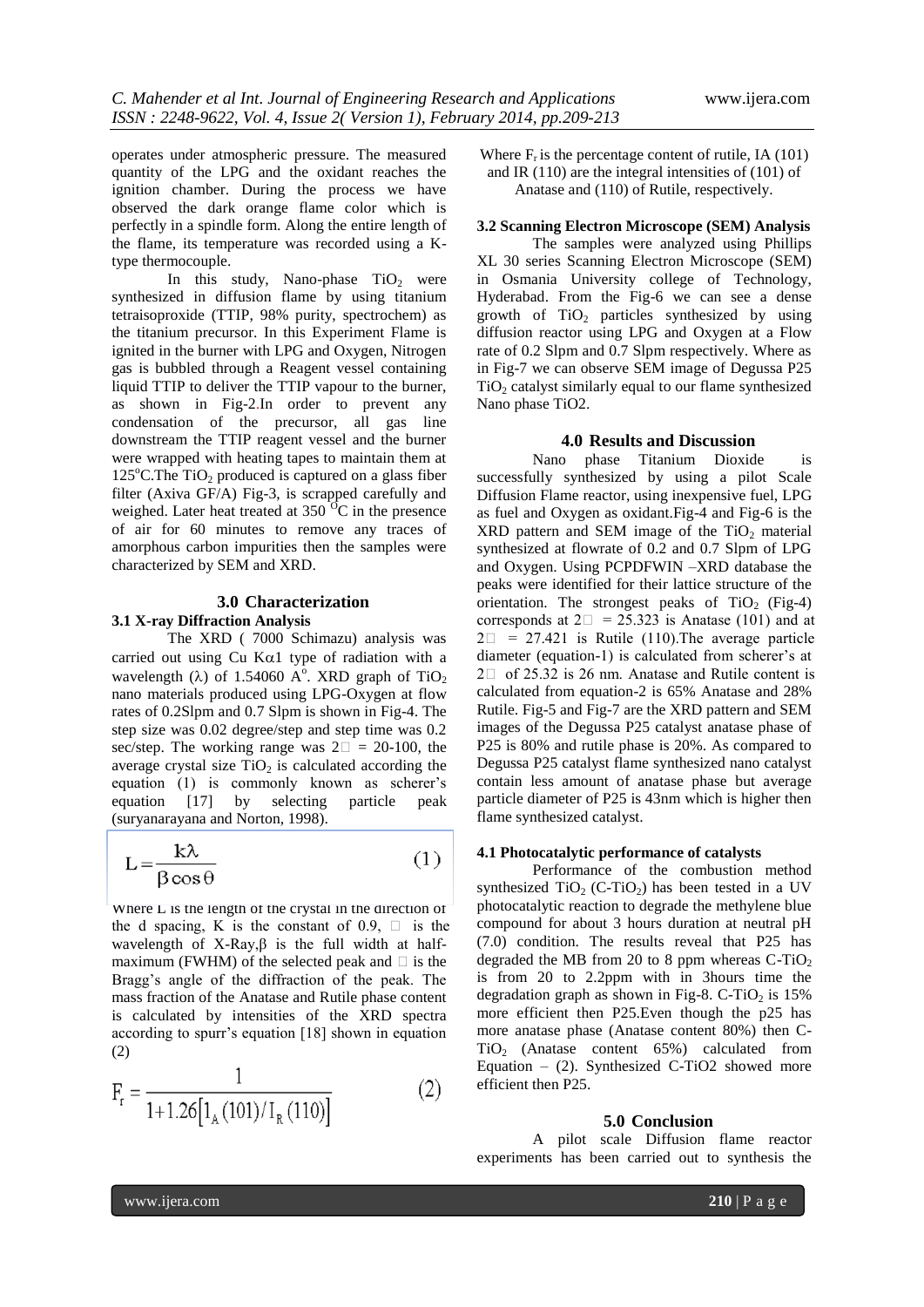Nano  $C- TiO<sub>2</sub>$  materials, with inexpensive LPG as fuel gas, Oxygen as oxidant in flame reactor. In this experiment TTIP is used as Precursor for  $TiO<sub>2</sub>$ material and nitrogen as carrier gas.  $C-TiO<sub>2</sub>$  is synthesized with LPG flowrate of 0.2 slpm and 0.7slpm of oxygen contain 65% of anatase and 28 % of rutile phase showed better performance than p25 even though it had 80% anatase content. The synthesized C-TiO<sub>2</sub> has average particle diameter of 26nm, calculated from XRD data scherer equation where as P25 has 46nm.Hence in this paper one step synthesis method of Nano phase  $TiO<sub>2</sub>$  method is described using LPG as fuel and oxygen as Oxidant in flame reactor. This one step synthesis method is very useful compared to sol-Gel method where requires numbers of synthesis steps like filteration, purification and calcination in sol-gel method.

#### **Acknowledgements**

The authors acknowledge the financial support given by Defence Research Development Organization (DRDO), Ministry of Defence, and Government of India as sponsored R&D project under which this work is carried out; we thank Osmania University, College of Technology Hyderabad for providing SEM and XRD data of all samples

#### **References**

- [1] K.I. Hadjiivanov, D.G. Klissurski, Chem. Soc. Rev. 25 (1996) 61.
- [2] A.L. Linsebigler, G. Lu, J.T. Yates, Chem. Rev. 95 (1995) 735.
- [3] B. O.Regan, M. Gratzel, Nature (London) 353 (1991) 737.
- [4] W. Chen-Chi, J.Y. Ying, Chem. Mater. 11(1999) 3113.
- [5] N. Negishi, K. Takeuchi, T. Ibusuki, J. Mater. Sci. Lett. 18 (1999) 515.
- [6] N. Ulagappan, C.N.R. Rao, Chem. Commun. (Cambridge) 14 (1996) 1685.
- [7] J.S. Yin, Z.L. Wang, Adv. Mater. 11 (1999) 469.
- [8] P. Hoyer, Langmuir 12 (1996) 1411.
- [9] H. Imai, Y. Takei, K. Shimizu, M. Matsuda, H. Hirashima, J. Mater. Chem. 9 (1999) 2971.
- [10] S.L. Zhang, J.F. Zhou, Z.J. Zhang, Z.L. Du, A.V. Vorontsov, Z.S. Jin, Chin. Sci. Bull. 45 (2000) 1533.
- [11] Kranthi K. Akurati, Andri Vital, Ulrich E. Klotz, Bastian Bommer, Thomas Graule, Markus Winterer, powder Technol.165 (2006) 73-82.
- [12] Ashok Kumar Bhanwala, Ashok Kumar, D.P.Mishra, Jitendra Kumar, J. Aerosol. Sci 40 (2009) 720-730.
- [13] Jaturong Jitputti, Sorapang Pavasupree, Yoshikazu Suzuki and Susumu Yoshikawa, Japanese J.Appl.Phys Vol .47, No.1, 2008, pp. 751-756.
- [14] S.E. Pratsinis, S.Vemury, powder Technol, 88 (1996) 267-273.
- [15] S.E. Pratsinis, prog. Energy combust.Sci. 24 (1998) 197-219.
- [16] Vivek Dhand, J.S Prasad, M. Venkateswara Rao, K. Naga Mahesh, L. Anupama, Hima bindu, Anjaneyulu Yerramilli, V.S. Raju, A.A. Sukumar Indian journal of Engg & Mat.Sci Vol. 14, June 2007, pp.235-239.
- [17] Suryanarayana, C and M.G Norton, 1998. X-Ray Diffraction a practical approach.New York, plenum press.
- [18] Spurr, R.A, and H. Myers,1957. Anal.chem.,29 760-762.

#### **Figure Citations:**

Figure 1 – Flame Reactor setup, with flow meters front view (Rotameters).

Figure 2 – Flow chart diagram of flame reactor unit.

Figure 3 –Sample collector with glass fiber filter paper holder.

Figure  $4 - XRD$  Pattern of Flame synthesized TiO<sub>2</sub> at 0.2 Slpm.

Figure 5- XRD Pattern of Flame synthesized P25

Figure 6- SEM image of the Flame synthesizes  $TiO<sub>2</sub>$ 

Figure 7- SEM image of P25

Figure 8- Photocatalytic acitivity of the P25 and C- $TiO<sub>2</sub>$ 

#### **Figures**



Figure 1 – Flame Reactor setup, with flow meters front view (Rotameters).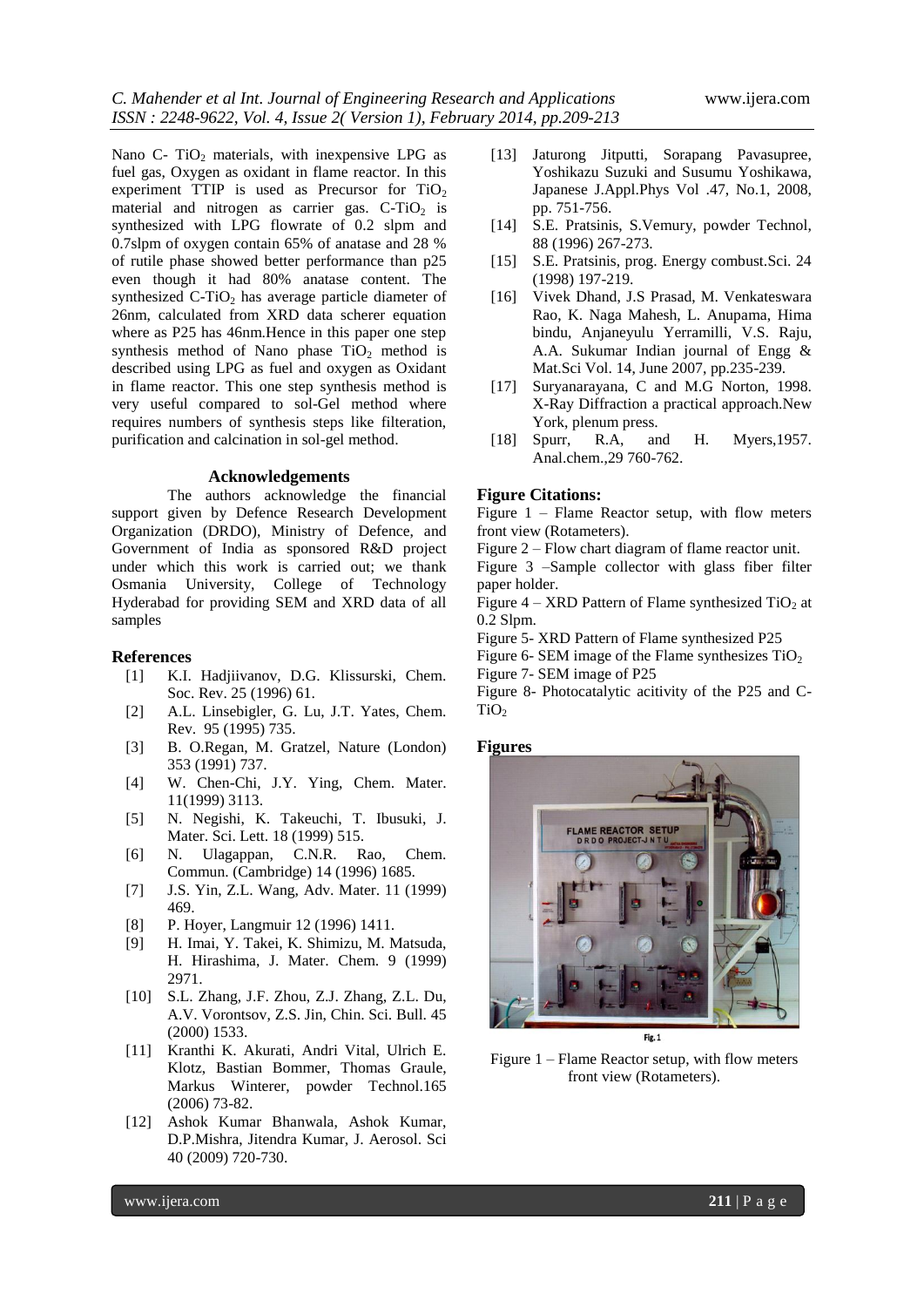

Figure 2 – Flow chart diagram of flame reactor unit



Figure 3 –Sample collector with glass fiber filter paper holder.



Figure  $4 - XRD$  Pattern of Flame synthesized  $TiO<sub>2</sub>$  at 0.2 Slpm.



Figure 5- XRD Pattern of Flame synthesized P25



Figure 6- SEM image of the Flame synthesizes  $TiO<sub>2</sub>$ 



Figure 7- SEM image of P25